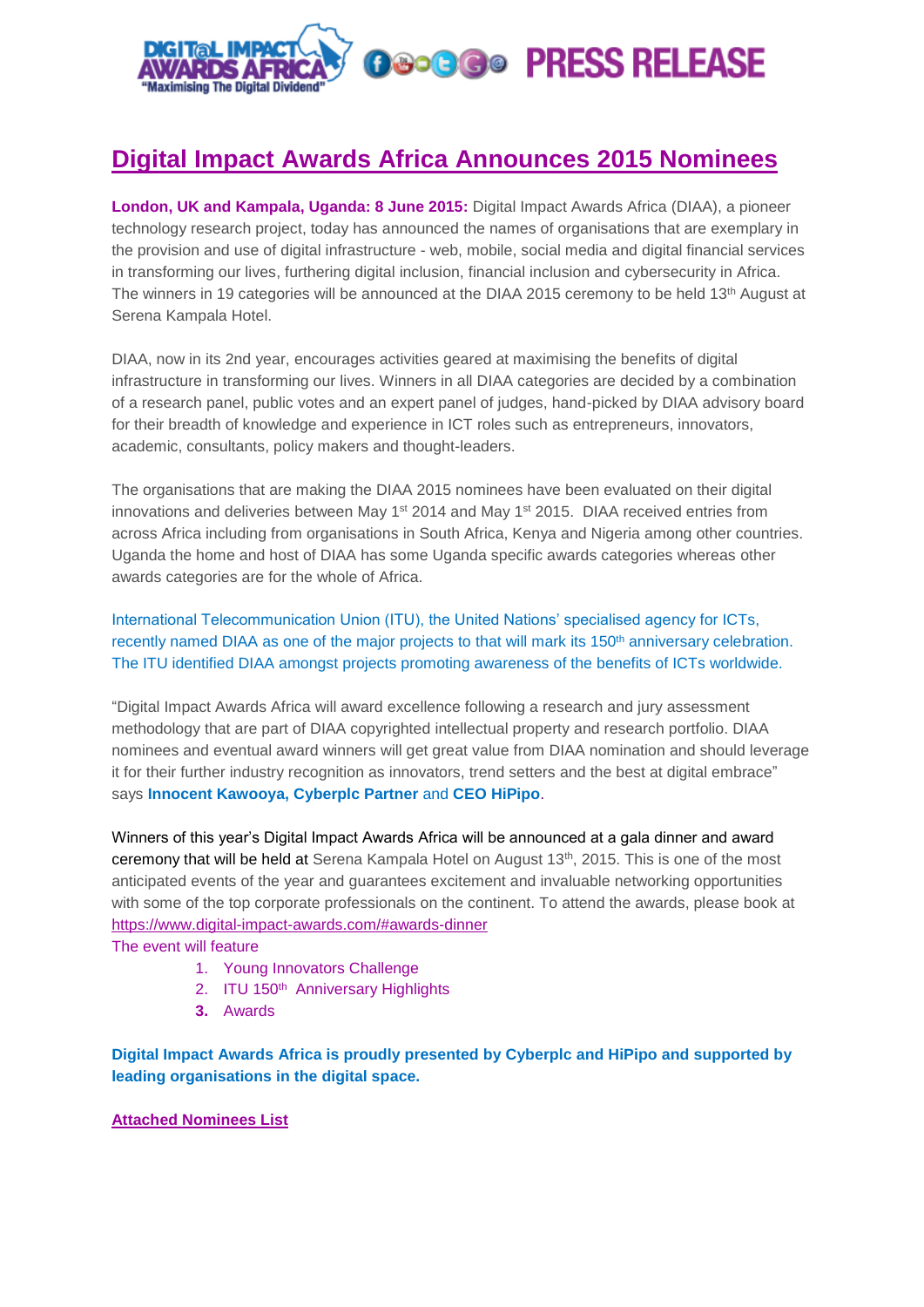

| <b>CATEGORIES</b>                                | <b>NOMINEES</b>                        |
|--------------------------------------------------|----------------------------------------|
| <b>Best Payments/Transfers Service</b>           | <b>Beyonic</b><br>1.                   |
|                                                  | Ezeemoney-Uganda<br>2.                 |
|                                                  | 3.<br>Payway                           |
| <b>Best Online/Mobile Banking Service</b>        | <b>Barclays Bank</b><br>1.             |
|                                                  | 2. Centenary Bank                      |
|                                                  | 3. Crane Bank                          |
|                                                  | 4. DFCU Bank                           |
|                                                  | 5. PostBank Uganda                     |
|                                                  | 6. Pride Microfinance                  |
|                                                  | 7. Stanbic Bank                        |
|                                                  | 8. Standard Chartered Bank             |
| <b>Best Mobile Money Service</b>                 | 1. MTN Mobile Money                    |
|                                                  | 2. AIRTEL Money                        |
| <b>Best Government Agency on Social Media</b>    | 1. Bank of Uganda                      |
|                                                  | 2. KCCA                                |
|                                                  | 3. NSSF                                |
|                                                  | 4. NWSC                                |
|                                                  | 5. URA                                 |
| <b>Best Corporate Brand on Social Media</b>      | <b>MTN Uganda</b><br>1.                |
|                                                  | 2. Centenary Bank                      |
|                                                  | 3. Airtel Uganda                       |
|                                                  | EABL (Bell Lager)<br>4.                |
|                                                  | Huawei<br>5.                           |
| <b>Most Promising Social Media Presence</b>      | 1. Africell UG                         |
|                                                  | 2. Crown Beverages (Mirinda,<br>Pepsi, |
|                                                  | Mountain Dew)                          |
|                                                  | 3. Vivo Energy Uganda                  |
|                                                  | <b>Vodafone Uganda</b><br>4.           |
| <b>Best E-Commerce (Classifieds/Marketplace)</b> | Cheki<br>1.                            |
|                                                  | 2.<br>Kaymu                            |
|                                                  | Lamudi<br>3.                           |
|                                                  | <b>OLX</b><br>4.                       |
| <b>Best E-Commerce (Store/Service)</b>           | <b>Brighter Monday</b><br>1.           |
|                                                  | <b>Freelancer UG</b><br>2.             |
|                                                  | <b>Hello Food</b><br>3.                |
|                                                  | <b>Jumia</b><br>4.                     |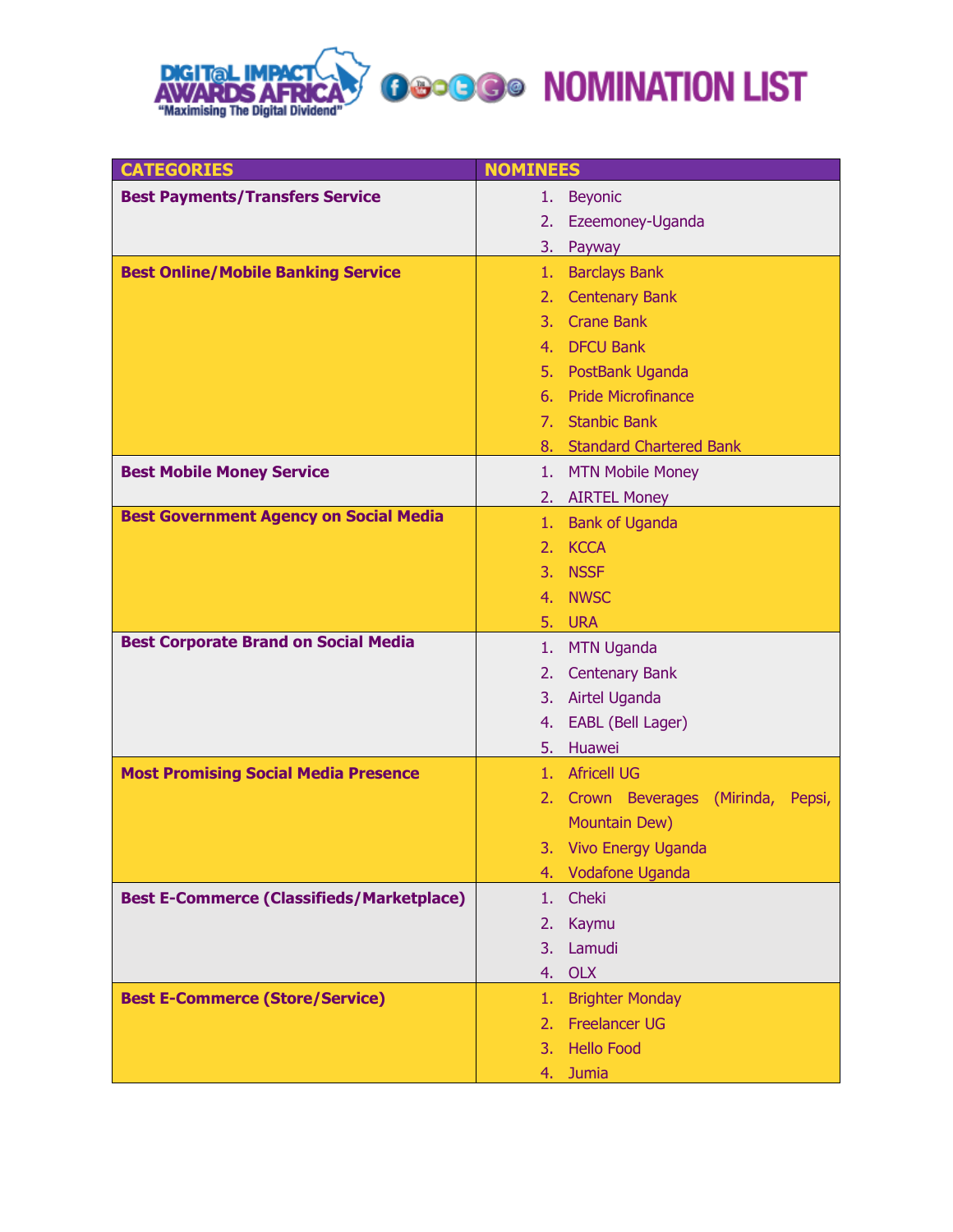

**OSCOGO NOMINATION LIST** 

| <b>Best E-Service</b>                  | $E-Tax - URA$<br>1.                              |
|----------------------------------------|--------------------------------------------------|
|                                        | 2.<br>E-Water - NWSC                             |
|                                        | 3. Ecitie - KCCA                                 |
|                                        | 4. NSSF                                          |
|                                        | 5.<br><b>Umeme</b>                               |
| <b>Best Mobile App</b>                 | 1. Airtel Money                                  |
|                                        | 2. Barclays Uganda                               |
|                                        | 3. eLaw Uganda                                   |
|                                        | 4. HelloFood                                     |
|                                        | 5. Kaymu Online                                  |
|                                        | 6. NSSF                                          |
|                                        | 7. NWSC Mobile                                   |
|                                        | 8. OLX                                           |
|                                        | 9. Postbank Uganda                               |
|                                        | 10. Tikiti                                       |
| <b>Best Digital Marketing Campaign</b> | 1. Airtel Trace Music Star                       |
|                                        | MTN Dance - Shalala<br>2 <sub>1</sub>            |
|                                        | 3. ShareACoke                                    |
| <b>Best Digital Customer Service</b>   | 1. Airtel Uganda                                 |
|                                        | 2. MTN Uganda                                    |
|                                        | 3. NWSC                                          |
|                                        | 4. UMEME                                         |
| <b>Best Corporate Website</b>          | 1. PostBank Uganda                               |
|                                        | <b>Stanbic Bank</b><br>2 <sub>1</sub>            |
|                                        | 3 <sub>1</sub><br><b>Standard Chartered Bank</b> |
|                                        | Pepsi Cola<br>4.                                 |
|                                        | <b>Smile Telecommunication</b><br>5.             |
| <b>Best Mobile Devices Brand</b>       | 3.<br><b>HTC</b>                                 |
|                                        | Huawei<br>4.                                     |
|                                        | 5.<br><b>Nokia</b>                               |
|                                        | Samsung<br>6.                                    |
|                                        | Techno<br>7.                                     |
| <b>Best Cybersecurity Practice</b>     | <b>Bank of Uganda</b><br>1.                      |
|                                        | <b>DFCU Bank</b><br>2.                           |
|                                        | <b>KCB Bank</b><br>3.                            |
|                                        | <b>Standard Chartered Bank</b><br>4.             |
|                                        | 5.<br><b>URA</b>                                 |